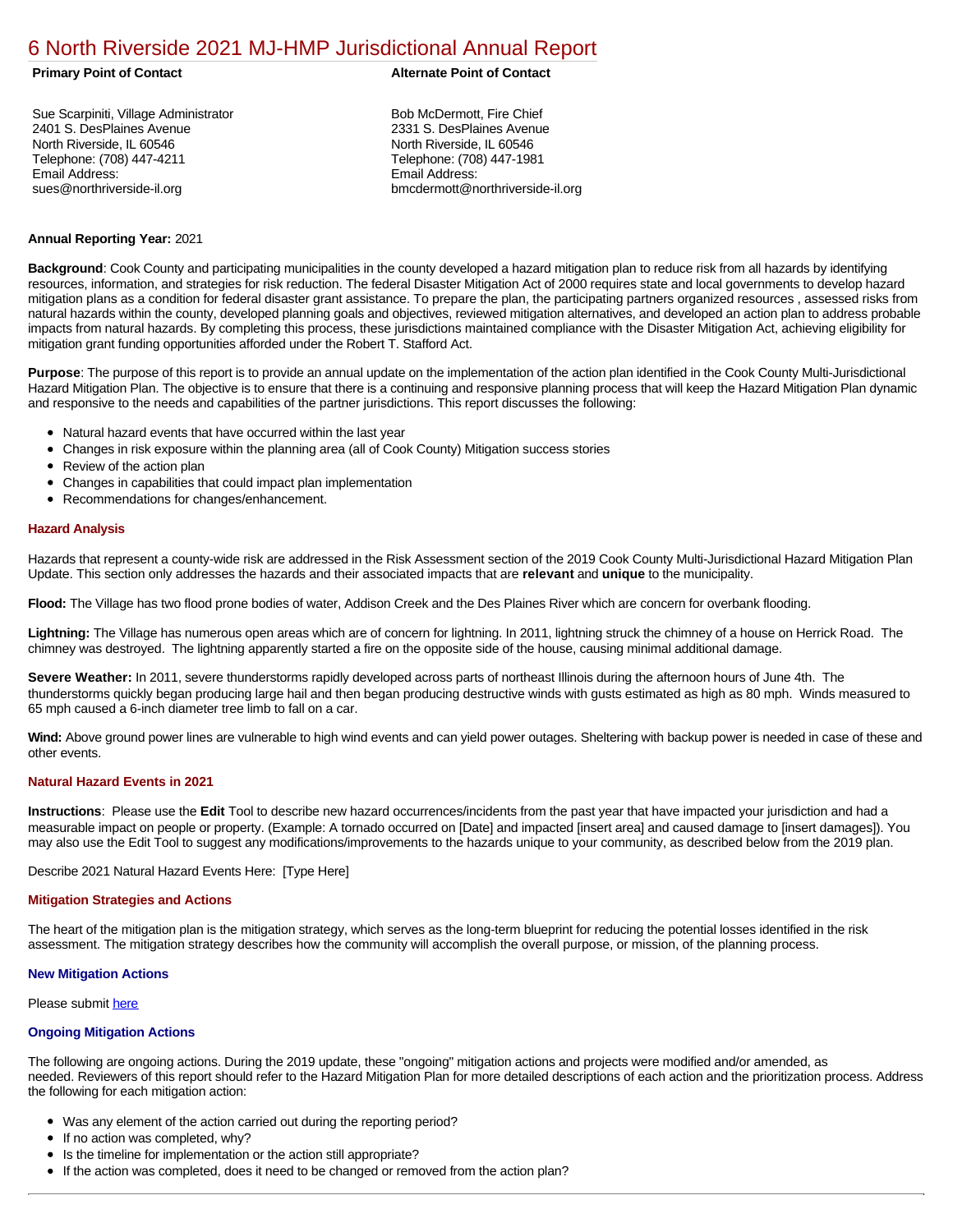| TABLE: HAZARD MITIGATION ACTION PLAN MATRIX                                                                                                                                                                             |                       |                       |                                                                                                                                   |                                 |                                                         |                          |                                                                    |                                                            |  |  |  |  |
|-------------------------------------------------------------------------------------------------------------------------------------------------------------------------------------------------------------------------|-----------------------|-----------------------|-----------------------------------------------------------------------------------------------------------------------------------|---------------------------------|---------------------------------------------------------|--------------------------|--------------------------------------------------------------------|------------------------------------------------------------|--|--|--|--|
| <b>Completion status legend:</b><br>$O =$ Action Ongoing toward Completion<br>$N = New$<br>$R =$ Want Removed from Annex<br>$C = Project Completed$<br>$X = No$ Action Taken                                            |                       |                       |                                                                                                                                   |                                 |                                                         |                          |                                                                    |                                                            |  |  |  |  |
| 2021<br><b>Status</b>                                                                                                                                                                                                   | 2020<br><b>Status</b> | 2019<br><b>Status</b> | <b>Hazards Mitigated</b>                                                                                                          | <b>Objectives</b><br>Met        | Lead<br><b>Agencies</b>                                 | <b>Estimated</b><br>Cost | Sources of<br><b>Funding</b>                                       | <b>Timeline/Projected</b><br><b>Completion Date</b><br>(a) |  |  |  |  |
| Action N6.1—Where appropriate, support retrofitting, purchase, or relocation of structures in hazard-prone areas to prevent future structure damage. Give<br>priority to properties with exposure to repetitive losses. |                       |                       |                                                                                                                                   |                                 |                                                         |                          |                                                                    |                                                            |  |  |  |  |
| <b>Status Description:</b>                                                                                                                                                                                              |                       |                       |                                                                                                                                   |                                 |                                                         |                          |                                                                    |                                                            |  |  |  |  |
| $\mathbf{o}$                                                                                                                                                                                                            |                       | Ongoing               | All                                                                                                                               | 7, 13                           | Village of<br><b>North</b><br>Riverside                 | High                     | <b>FEMA Hazard</b><br>Mitigation<br>Grants                         | Long-term<br>(depending on<br>funding)                     |  |  |  |  |
| Action N6.2—Continue to support the countywide actions identified in this plan.                                                                                                                                         |                       |                       |                                                                                                                                   |                                 |                                                         |                          |                                                                    |                                                            |  |  |  |  |
| <b>Status Description:</b>                                                                                                                                                                                              |                       |                       |                                                                                                                                   |                                 |                                                         |                          |                                                                    |                                                            |  |  |  |  |
| O                                                                                                                                                                                                                       |                       | Ongoing               | All                                                                                                                               | All                             | Village of<br><b>North</b><br>Riverside                 | Low                      | <b>General Fund</b>                                                | Short-and long-term                                        |  |  |  |  |
| Action N6.3—Actively participate in the plan maintenance strategy identified in this plan.                                                                                                                              |                       |                       |                                                                                                                                   |                                 |                                                         |                          |                                                                    |                                                            |  |  |  |  |
| <b>Status Description:</b>                                                                                                                                                                                              |                       |                       |                                                                                                                                   |                                 |                                                         |                          |                                                                    |                                                            |  |  |  |  |
| $\circ$                                                                                                                                                                                                                 |                       | Ongoing               | All                                                                                                                               | 3, 4, 6                         | <b>DHSEM</b><br>Village of<br><b>North</b><br>Riverside | Low                      | <b>General Fund</b>                                                | Short-term                                                 |  |  |  |  |
|                                                                                                                                                                                                                         |                       |                       | Action N6.4—Consider participation in incentive-based programs such Tree City and StormReady.                                     |                                 |                                                         |                          |                                                                    |                                                            |  |  |  |  |
| <b>Status Description:</b>                                                                                                                                                                                              |                       |                       |                                                                                                                                   |                                 |                                                         |                          |                                                                    |                                                            |  |  |  |  |
| O                                                                                                                                                                                                                       |                       | Ongoing               | All                                                                                                                               | 3, 4, 5, 6, 7, 9,<br>10, 11, 13 | Village of<br><b>North</b><br>Riverside                 | Low                      | <b>General Fund</b>                                                | Long-term                                                  |  |  |  |  |
|                                                                                                                                                                                                                         |                       |                       | Action N6.5—Maintain good standings under the NFIP by implementing programs that meet or exceed the minimum NFIP requirements.    |                                 |                                                         |                          |                                                                    |                                                            |  |  |  |  |
| <b>Status Description:</b>                                                                                                                                                                                              |                       |                       |                                                                                                                                   |                                 |                                                         |                          |                                                                    |                                                            |  |  |  |  |
| O                                                                                                                                                                                                                       |                       | Ongoing               | Flooding                                                                                                                          | 4, 6, 9                         | Village of<br><b>North</b><br>Riverside                 | Low                      | <b>General Fund</b>                                                | Short-term and<br>ongoing                                  |  |  |  |  |
|                                                                                                                                                                                                                         |                       |                       | Action N6.6—Where feasible, implement a program to record high water marks following high-water events.                           |                                 |                                                         |                          |                                                                    |                                                            |  |  |  |  |
| <b>Status Description:</b>                                                                                                                                                                                              |                       |                       |                                                                                                                                   |                                 |                                                         |                          |                                                                    |                                                            |  |  |  |  |
| $\times$                                                                                                                                                                                                                |                       | Ongoing               | Flooding, Severe Weather                                                                                                          | 3, 6, 9                         | Village of<br>North<br>Riverside                        | Medium                   | General Fund;<br><b>FEMA Grant</b><br>Funds (Public<br>Assistance) | Long-term                                                  |  |  |  |  |
|                                                                                                                                                                                                                         |                       |                       | Action N6.7-Integrate the hazard mitigation plan into other plans, programs, or resources that dictate land use or redevelopment. |                                 |                                                         |                          |                                                                    |                                                            |  |  |  |  |
| <b>Status Description:</b>                                                                                                                                                                                              |                       |                       |                                                                                                                                   |                                 |                                                         |                          |                                                                    |                                                            |  |  |  |  |
| $\circ$                                                                                                                                                                                                                 |                       | Ongoing               | All                                                                                                                               | 3, 4, 6, 10, 13                 | Frank<br>Novotny &<br>Associates                        | Low                      | <b>General Fund</b>                                                | Short-term                                                 |  |  |  |  |
| Action N6.8—Consider the development and implementation of a Capital Improvements Program (CIP) to increase the Village's regulatory, financial and<br>technical capability to implement mitigation actions.            |                       |                       |                                                                                                                                   |                                 |                                                         |                          |                                                                    |                                                            |  |  |  |  |
| <b>Status Description:</b>                                                                                                                                                                                              |                       |                       |                                                                                                                                   |                                 |                                                         |                          |                                                                    |                                                            |  |  |  |  |
| $\circ$                                                                                                                                                                                                                 |                       | Ongoing               | All                                                                                                                               | 1, 2, 7                         | <b>Public Works</b>                                     | High                     | <b>CIP</b><br>component of<br>general fund (if<br>implemented)     | Long-term                                                  |  |  |  |  |
| Action N6.9—Develop and establish an EOC. Identify and secure MOU's/MOA's for shelter sites.                                                                                                                            |                       |                       |                                                                                                                                   |                                 |                                                         |                          |                                                                    |                                                            |  |  |  |  |
| <b>Status Description:</b>                                                                                                                                                                                              |                       |                       |                                                                                                                                   |                                 |                                                         |                          |                                                                    |                                                            |  |  |  |  |